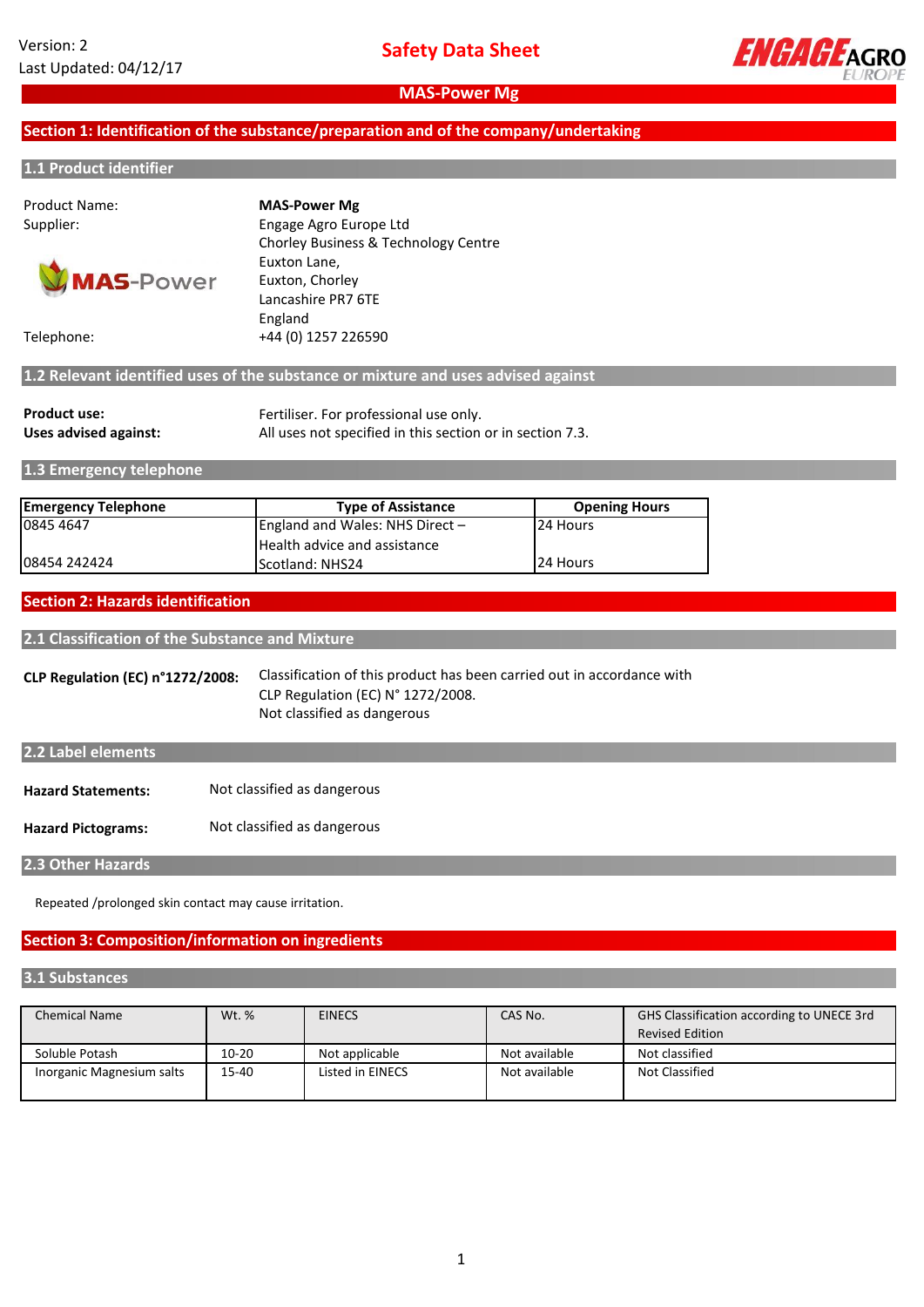

# **Section 4: First aid measures**

## **4.1 Description of first aid measures**

The symptoms resulting from intoxication can appear after exposure, therefore, in case of doubt, seek medical attention.

| <b>By inhalation:</b>                                                                                                      | If symptoms are experienced, remove source of contamination or move victim to fresh air. Get<br>medical advice/attention if you feel unwell.                                                           |  |
|----------------------------------------------------------------------------------------------------------------------------|--------------------------------------------------------------------------------------------------------------------------------------------------------------------------------------------------------|--|
| By skin contact:                                                                                                           | Wash with plenty of water and soap until the chemical is removed. If irritation persists, obtain<br>medical advice.                                                                                    |  |
| By eye contact:                                                                                                            |                                                                                                                                                                                                        |  |
|                                                                                                                            | Immediately flush affected eye(s) with lukewarm, gently flowing water for 15 minutes or until<br>chemical is removed, while holding the eyelid(s) open. If irritation persists, obtain medical advice. |  |
| By Ingestion:                                                                                                              | If swallowed, call a POISON centre or doctor/physician immediately. Rinse mouth. Take container<br>label or product name with you when seeking medical attention.                                      |  |
|                                                                                                                            | 4.2 Most Important symptoms and effects, both acute and delayed:                                                                                                                                       |  |
|                                                                                                                            |                                                                                                                                                                                                        |  |
| Skin contact:                                                                                                              | Contact with the skin may cause irritation, particularly if contact is prolonged.                                                                                                                      |  |
| Eye contact:                                                                                                               | Direct contact with liquids and mists may cause eye irritation.                                                                                                                                        |  |
| Swallowing is not an expected route of occupational exposure. May cause nausea and vomiting if<br>Ingestion:<br>swallowed. |                                                                                                                                                                                                        |  |

**Inhalation:** Mists may cause irritation to the nose, throat ad respiratory system.

**4.3 Indication of any immediate medical attention and special treatment needed**

TREAT SYMPTOMATICALLY. If you feel unwell seek medical advice. Show the label where possible. Show this safety data sheet to the doctor in attendance

If eye irritation persists or if experiencing breathing difficulties, get medical advice immediately.

| <b>Section 5: Fire-fighting measures</b>                  |                                                                                                                                                                                        |  |  |  |
|-----------------------------------------------------------|----------------------------------------------------------------------------------------------------------------------------------------------------------------------------------------|--|--|--|
| 5.1 Extinguishing media                                   |                                                                                                                                                                                        |  |  |  |
| <b>Extinguishing media:</b>                               | Use extinguishing media appropriate for the surrounding fire. Dry chemical, water spray, chemical<br>foam, carbon dioxide, water fog. Use water spray to cool fire-exposed containers. |  |  |  |
| 5.2 Special hazards arising from the substance or mixture |                                                                                                                                                                                        |  |  |  |
| <b>Exposure hazards:</b>                                  | Not flammable or combustible                                                                                                                                                           |  |  |  |
| 5.3 Advice for firefighters                               |                                                                                                                                                                                        |  |  |  |
| <b>Advice for fire-fighters:</b>                          | Fire fighters should wear full protective gear including self-contained breathing apparatus.                                                                                           |  |  |  |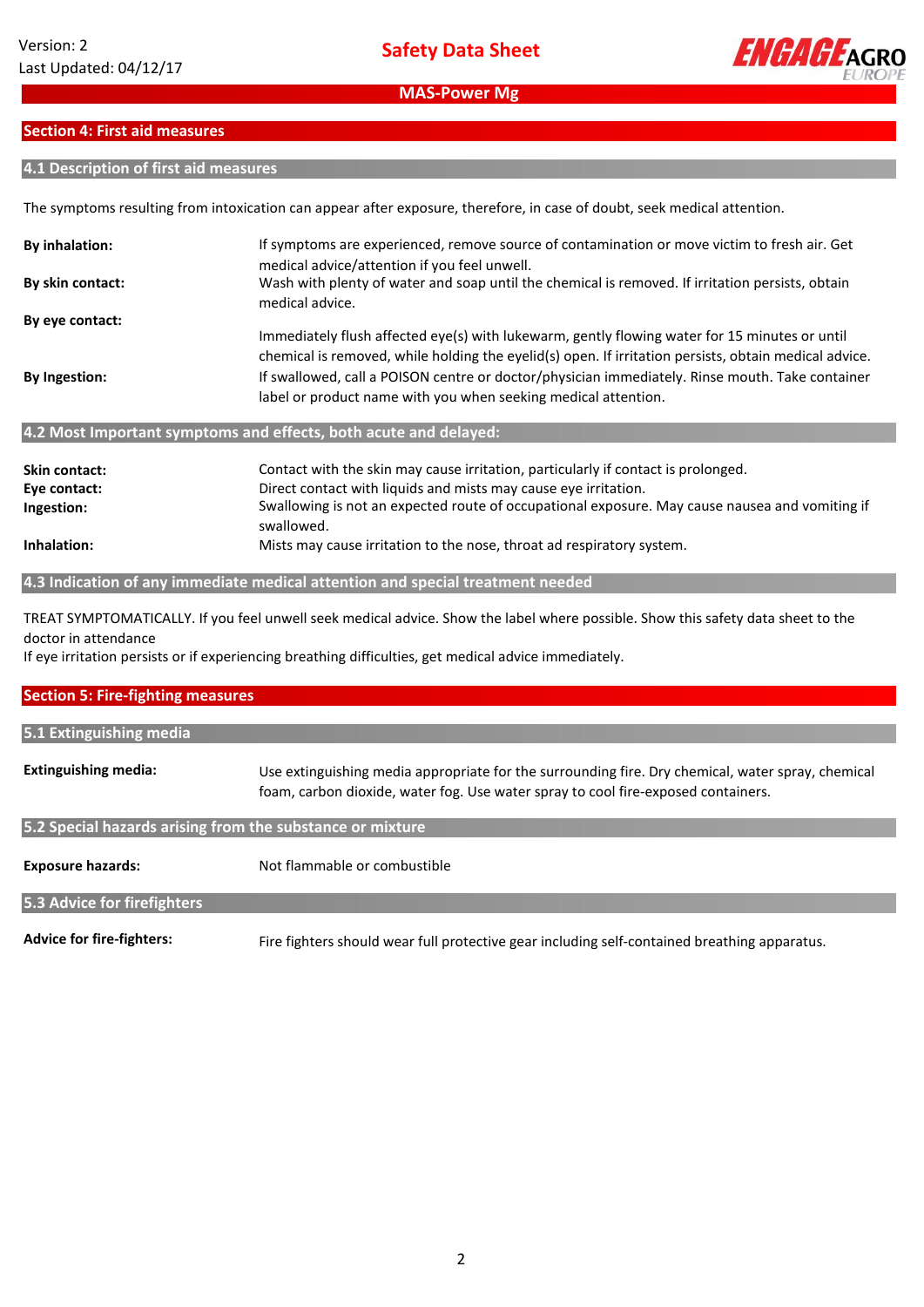

| Section 6: Accidental release measures |                                                                         |  |  |  |
|----------------------------------------|-------------------------------------------------------------------------|--|--|--|
|                                        |                                                                         |  |  |  |
|                                        | 6.1 Personal precautions, protective equipment and emergency procedures |  |  |  |

| <b>Personal precautions:</b>                             | Wear gloves and protective clothing. Ventilate the area.                                                                                                                                                                                                                                                                                                                                                                          |  |  |  |
|----------------------------------------------------------|-----------------------------------------------------------------------------------------------------------------------------------------------------------------------------------------------------------------------------------------------------------------------------------------------------------------------------------------------------------------------------------------------------------------------------------|--|--|--|
| <b>6.2 Environmental precautions</b>                     |                                                                                                                                                                                                                                                                                                                                                                                                                                   |  |  |  |
| Environmental<br>precautions:                            | Do not allow product to reach natural waterways or ground water. Fertiliser products may be<br>harmful to livestock and wildlife if swallowed. Clean up any spilled fertiliser products immediately,<br>particularly where bulk quantities of fertilisers are handled. If products has escaped into water<br>course, into the drainage system, or has contaminated the ground or vegetation, notify the<br>competent authorities. |  |  |  |
| 6.3 Methods and material for containment and cleaning up |                                                                                                                                                                                                                                                                                                                                                                                                                                   |  |  |  |
| Clean-up procedures:                                     | Stop leak if it can be done without risk. Soak up the spilled liquid using a suitable inert absorbent.<br>Collect product and contaminated absorbent and place in suitable, labelled containers for proper<br>disposal. Clean the spill area with plenty of water.                                                                                                                                                                |  |  |  |
| <b>6.4 Reference to other sections</b>                   |                                                                                                                                                                                                                                                                                                                                                                                                                                   |  |  |  |
| <b>Reference to other sections:</b>                      | Refer to Section 8 and 13.                                                                                                                                                                                                                                                                                                                                                                                                        |  |  |  |

# **Section 7: Handling and storage**

# **7.1 Precautions for safe handling**

| <b>Precautions for safe handling:</b> | Keep out of reach of children. Read the label before using. Do not breathe mist/spray. Do not ingest. |
|---------------------------------------|-------------------------------------------------------------------------------------------------------|
|                                       | Avoid contact with the eyes. Wash hands thoroughly after handling and before eating or smoking.       |

## **7.2 Conditions for safe storage, including any incompatibilities**

| <b>General conditions for storage:</b> | Store in suitable, labelled containers, preferably the supplier container. Protect from damage. It is<br>good practice to keep storage containers closed when not in use and when empty. Protect from<br>freezing. Keep out of the reach of children. |
|----------------------------------------|-------------------------------------------------------------------------------------------------------------------------------------------------------------------------------------------------------------------------------------------------------|
| 7.3 Specific end use(s)                |                                                                                                                                                                                                                                                       |
| Specific end use(s):                   | No data is available for this product.                                                                                                                                                                                                                |

# **Section 8: Exposure controls/personal protection**

# **8.1 Control Parameters**

Substances whose occupational exposure limits have to be monitored in the work environment. Consult local authorities for acceptable exposure limits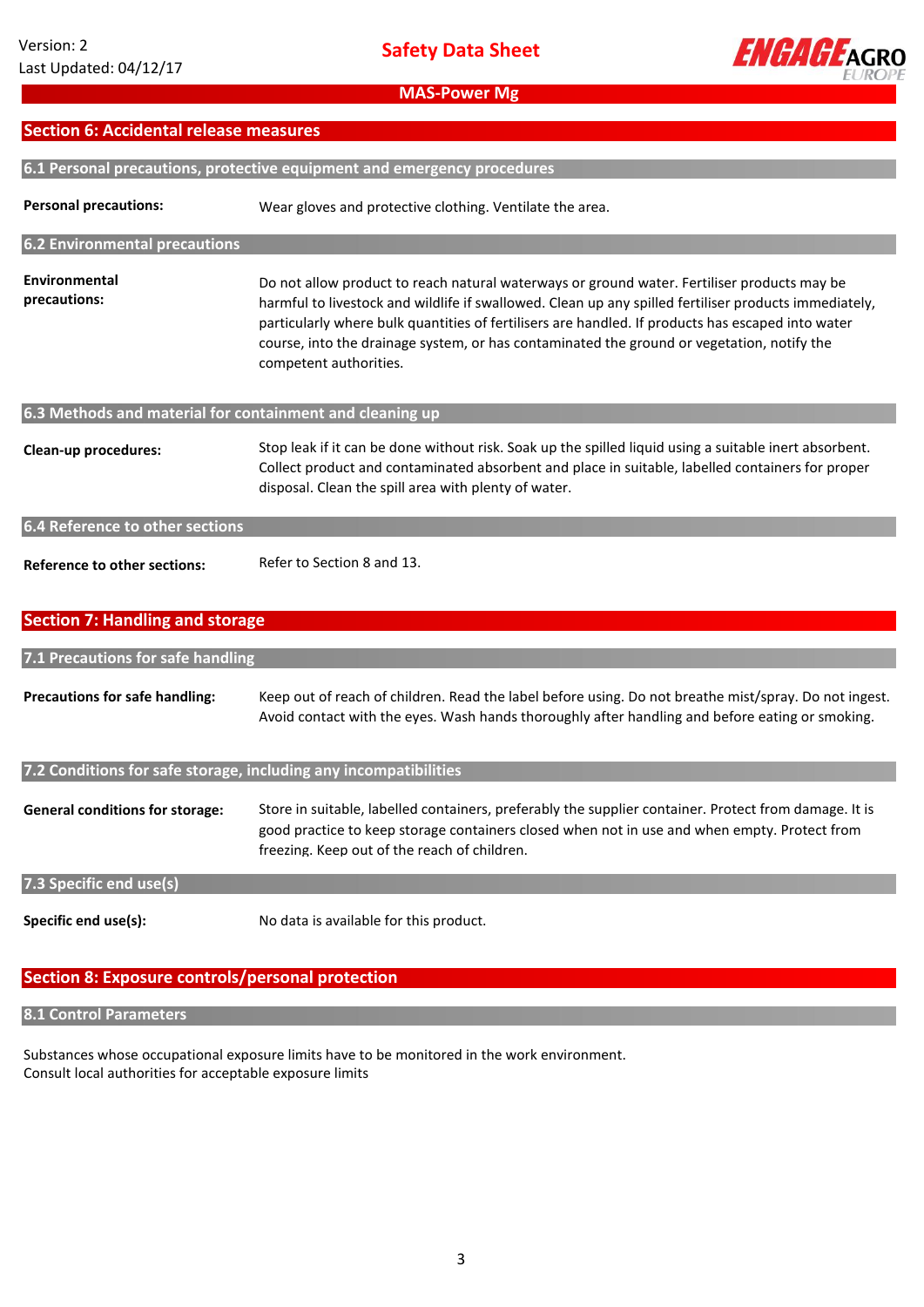

#### **8.2 Exposure controls**



#### **A - General security and hygiene measures in the work place**

Good general ventilation is normally adequate. In closed workplaces where decomposition product sulphur dioxide may be generated, provide local exhaust ventilation. In workplaces where this product is handled in bulk quantities, have an eyewash station fountain available in the work area. Wash hands thoroughly after handling and before eating or smoking.

#### **B - Specific Respiratory Protection**

If ventilation and other engineering controls and work practices are not effective in controlling exposure to mists/aerosols of this material or decomposition products, then wear suitable personal protective equipment including approved respiratory protective equipment (RPE). In workplaces where respiratory protection is required, institute a complete respiratory protection program including selection, fit testing, training, maintenance and inspection.

#### **C - Specific protection for the hands**

Wear water impervious protective gloves.

#### **D - Ocular and facial protection**

Wear chemical safety goggles. Where splashing is possible wear a face-shield.

#### **E - Bodily protection**

Remove contaminated clothing and wash before re-use.

#### **Environmental exposure controls:**

In accordance with the community legislation for the protection of the environment it is recommended to avoid environmental spillage of both the product and its container. Prevent further leakage or spillage if safe to do so

#### **Volatile organic compounds**

Non-applicable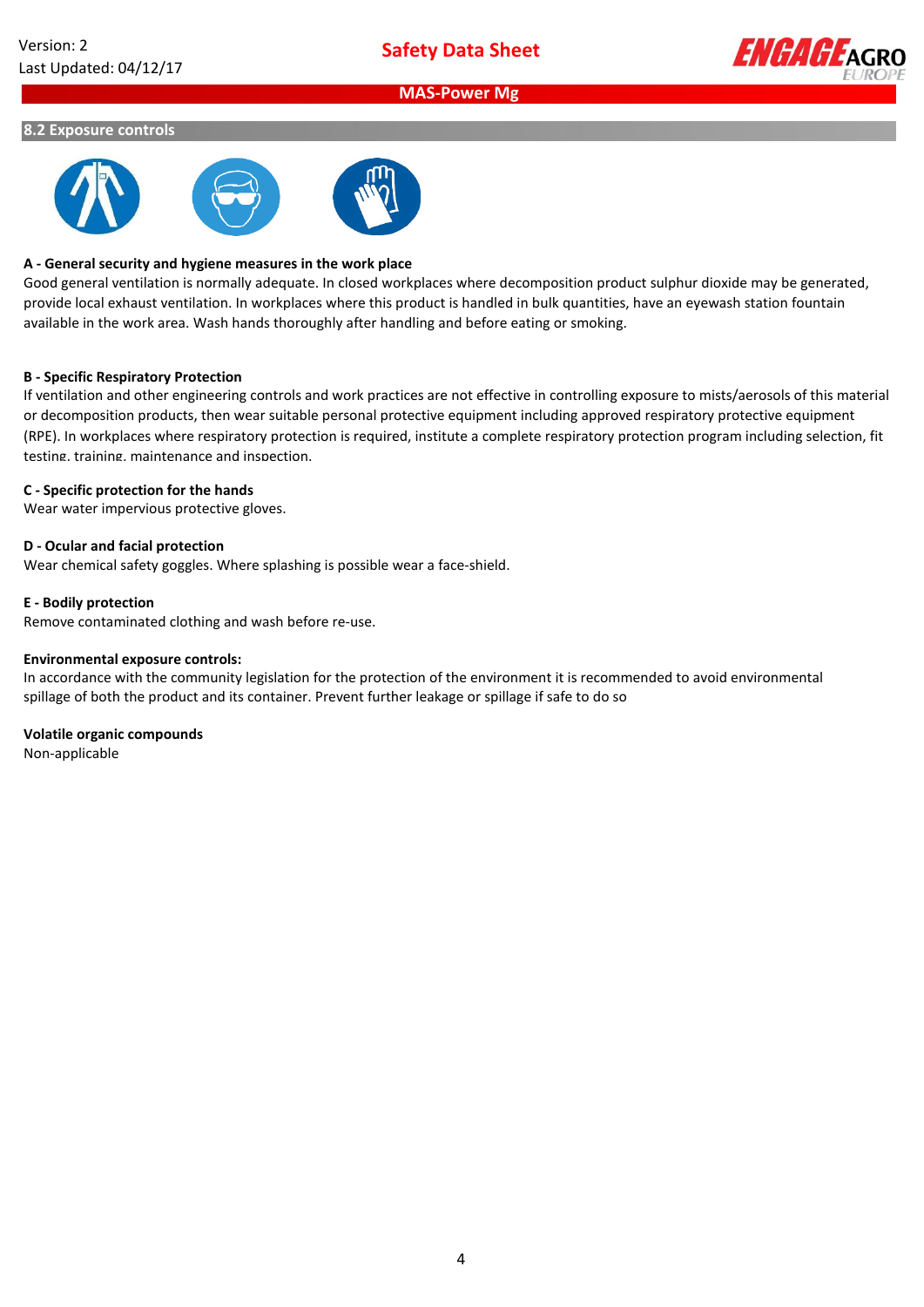

# **Section 9: Physical and chemical properties**

**9.1 Information on basic physical and chemical properties**

| Appearance:                       | Liquid, off-white    |
|-----------------------------------|----------------------|
| Odour:                            | No distinctive odour |
| Odour threshold:                  | No data available    |
| pH:                               | $6 - 7$              |
| Melting/freezing point:           | Similar to water     |
| Boiling point/range:              | Similar to water     |
| Flash Point:                      | Not applicable       |
| Flammability:                     | Non-flammable        |
| Auto-ignition temperature:        | Not applicable       |
| <b>Explosive properties:</b>      | Non-explosive        |
| Oxidising properties:             | Non-oxidising        |
| Sensitivity to mechanical impact: | No data available    |
| Sensitivity to static charge:     | No data available    |
| Vapour pressure:                  | Not applicable       |
| Vapour density:                   | No data available    |
| Relative density:                 | 1.21                 |
| Solubility:                       | Soluble in water     |
| Partition coefficient:            | No data available    |
| Decomposition temperature:        | No data available    |
| Viscosity:                        | No data available    |

**9.2 Other Information**

Not applicable

# **Reactivity: Chemical stability: 10.2 Chemical stability 10.1 Reactivity 10.3 Possibility of hazardous reactions** Not classified for reactivity hazards Stable **Section 10: Stability and reactivity**

**Hazardous reactions:**

Use caution when mixing this product with other agricultural chemicals. Some chemicals may be incompatible. Contact the supplier for further information.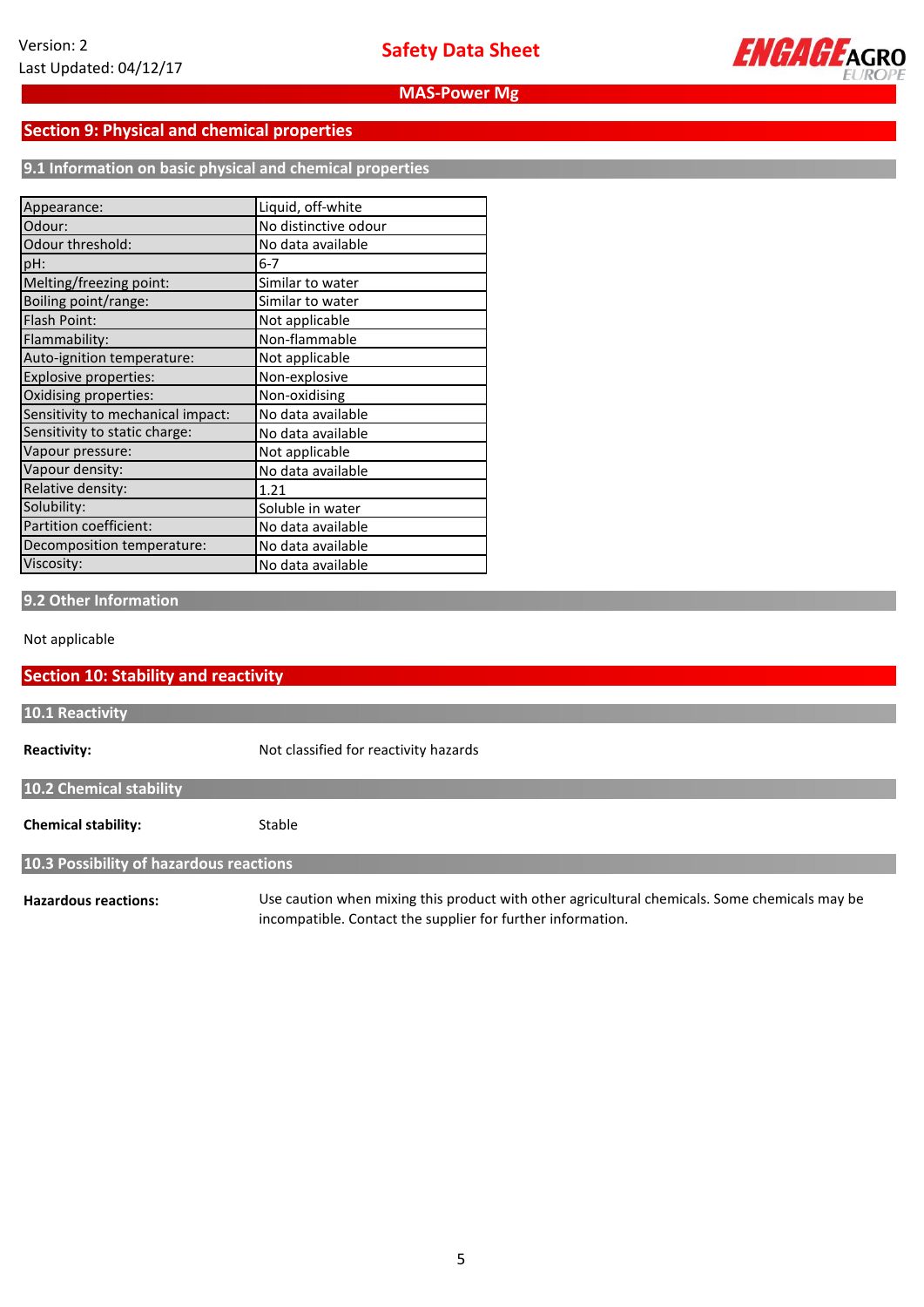**Safety Data Sheet**



**Conditions to avoid: Incompatible materials: Haz. Decomposition Products: Acute health effects: Inhalation: Ingestion: Skin: MAS-Power Mg Section 11: Toxicological information** Avoid prolonged exposure to high temperatures. Data are not available for the mixture. Based on information for the component substances, over-exposure to mists/aerosols may be irritating to the nasal passages and upper respiratory tract. Strong bases. Hypochlorite bleach. No data available **10.4 Conditions to avoid** Data not available for the mixture **11.1 Information on toxicological effects 10.6 Hazardous decomposition products 10.5 Incompatible materials** Data not available for the mixture

**Acute Toxicity Data:**

**Eyes:**

| Component                      | LD50 Inhalation (mg/L, 4 hrs.)                                                                                                                               | LD50 Dermal (mg/kg) | LD50 Oral mg/kg   |  |  |
|--------------------------------|--------------------------------------------------------------------------------------------------------------------------------------------------------------|---------------------|-------------------|--|--|
| MAS-Power Mg                   | No data available                                                                                                                                            | No data available   | No data available |  |  |
| Magnesium salts                | No data available                                                                                                                                            | No data available   | >5000 (mouse)     |  |  |
| <b>Chronic health effects:</b> | No data available                                                                                                                                            |                     |                   |  |  |
| Sensitisation:                 | No data available                                                                                                                                            |                     |                   |  |  |
| <b>Neurological effects:</b>   | No data available                                                                                                                                            |                     |                   |  |  |
| <b>Genetic effects:</b>        | No data available                                                                                                                                            |                     |                   |  |  |
| <b>Reproductive effects:</b>   | No data available                                                                                                                                            |                     |                   |  |  |
| Developmental effects:         | No data available                                                                                                                                            |                     |                   |  |  |
| Target organ effects:          | No data available                                                                                                                                            |                     |                   |  |  |
| Carcinogenicity:               | This products does not contain any component that is considered a human carcinogen by IARC                                                                   |                     |                   |  |  |
|                                | (international agency for Research on Cancer), ACGIH (American Conference of Governmental Industrial<br>Hygienists, OSHA or NTP (National Toxicity Program). |                     |                   |  |  |
|                                |                                                                                                                                                              |                     |                   |  |  |

may cause temporary eye irritation.

Data is not available for the mixture. Based on information for the component substances, direct contact

**11.2 Specific toxicology information on the substances**

No data available **available**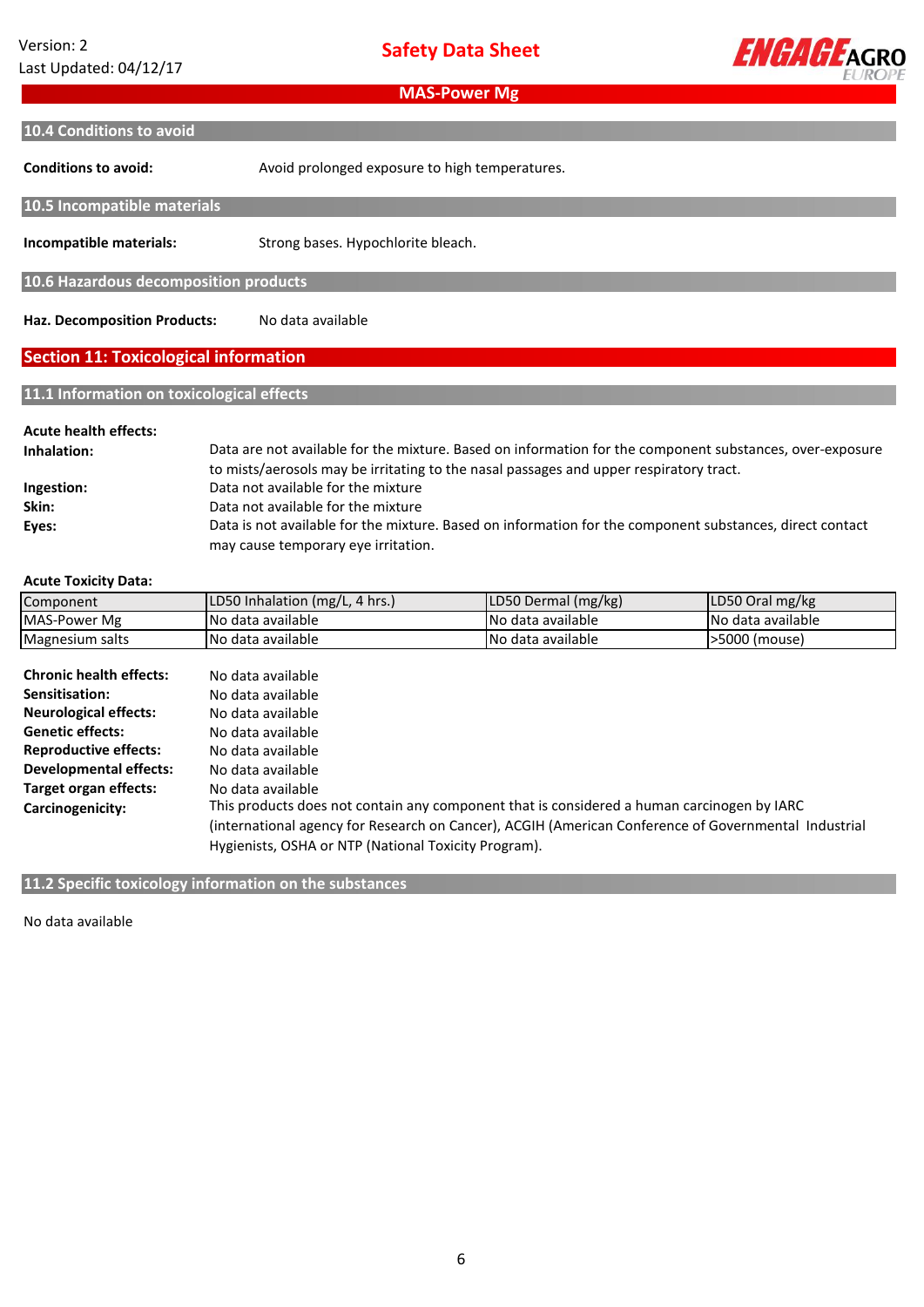

# **Section 12: Ecological information**

## **12.1 Toxicity**

This fertiliser product will release plant nutrients in the aquatic environment. Fertilisers cause algal growth in aquatic environments which may increase turbidity and deplete oxygen resulting in a hazard to fish and other aquatic organisms.

**12.2 Persistence and degradability**

No data available

**12.3 Bio accumulative potential**

Not expected to be bioaccumulative

**12.4 Mobility in soil**

Completely soluble in water.

**12.5 Results of PBT and vPvB assessment**

The substance does not meet the criteria for PBT or vPvB

## **12.6 Other adverse effects**

None known

| <b>Section 13: Disposal considerations</b><br>13.1 Waste treatment methods |                                                                                                  |
|----------------------------------------------------------------------------|--------------------------------------------------------------------------------------------------|
|                                                                            |                                                                                                  |
| Disposal of packaging:                                                     | Container contents should be completely used and the containers rinsed prior to discard. Consult |

local waste regulators for proper disposal.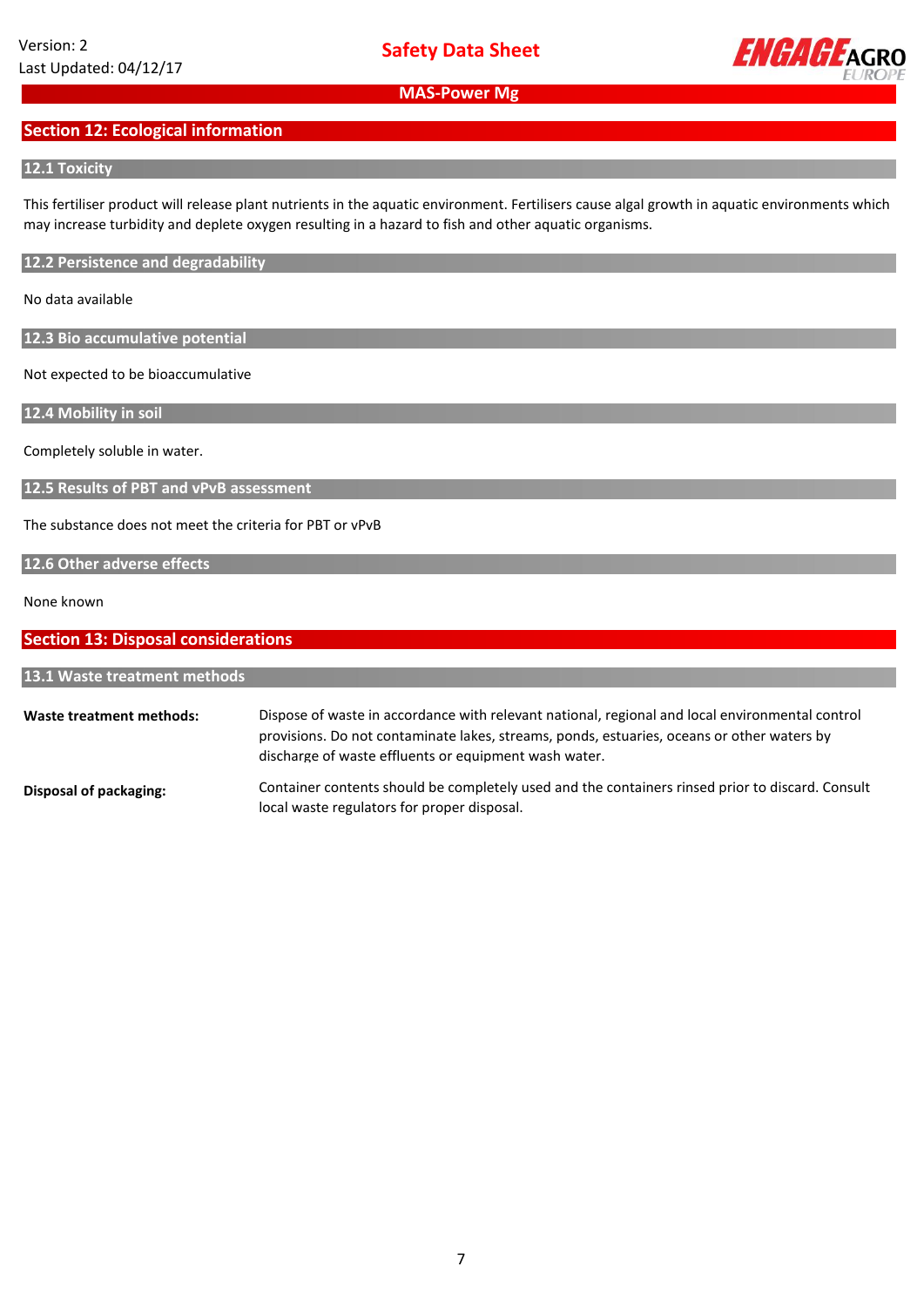

# **Section 14: Transport information**

#### **14.1 UN Number**

This product is not classified as dangerous for carriage.

**14.2 UN proper shipping name**

The product is not classified as dangerous for carriage.

**14.3 Transport hazard class(es)**

This product is not classified as dangerous for carriage.

**14.4 Packaging group**

The products is not classified as dangerous for carriage.

**14.5 Environmental hazards**

The product is not classified as dangerous for carriage.

**14.6 Special precautions for user**

The product is not classified as dangerous for carriage.

**14.7 Transport in bulk according to Annex II of MARPOL 73/78 and the IBC code**

The product is not classified as dangerous for carriage.

## **Section 15: Regulatory information**

**15.1 Safety, health and environmental regulations/legislation specific for the substance or mixture**

#### **Specific regulations:**

REGULATION (EC) No 1907/2006 OF THE EUROPEAN PARLIAMENT AND OF THE COUNCIL of 18 December 2006 concerning the Registration, Evaluation, Authorisation and Restriction of Chemicals (REACH), establishing a European Chemicals Agency, amending Directive 1999/45/EC and repealing Council Regulation (EEC) No 793/93 and Commission Regulation (EC) No 1488/94 as well as Council Directive 76/769/EEC and Commission Directives 91/155/EEC, 93/67/EEC, 93/105/EC and 2000/21/EC with amendments.

COMMISSION REGULATION (EU) 2015/830 of 28 May 2015 amending regulation (EC)No 1907/2006 of the European Parliament and of the Council on the Registration, Evaluation, Authorisation and Restriction of Chemicals (REACH)

REGULATION (EC) No 1727/2008 of the European Parliament and of the Council on the Registration, Evaluation, Authorisation and Restriction of Chemicals (REACH) of 16 December 2008 on classification, labelling and packaging of substances and mixture, amending and repealing Directives 6/548/EEC and 1999/45/EC, and amending Regulation (EC) No 1907/2006; with amendments Regulation (EU) No 946/2012 of the European Parliament and of the Council of 4 July 2012 concerning the export and import of hazardous chemicals

Regulation (EC) No 850/2004 of the European Parliament and of the Council of 29 April 2004 on Persistent organic Pollutants and amending Directive 79/117/EC

European Agreement Concerning the Carriage of Dangerous Goods by Road (ADR), 2015